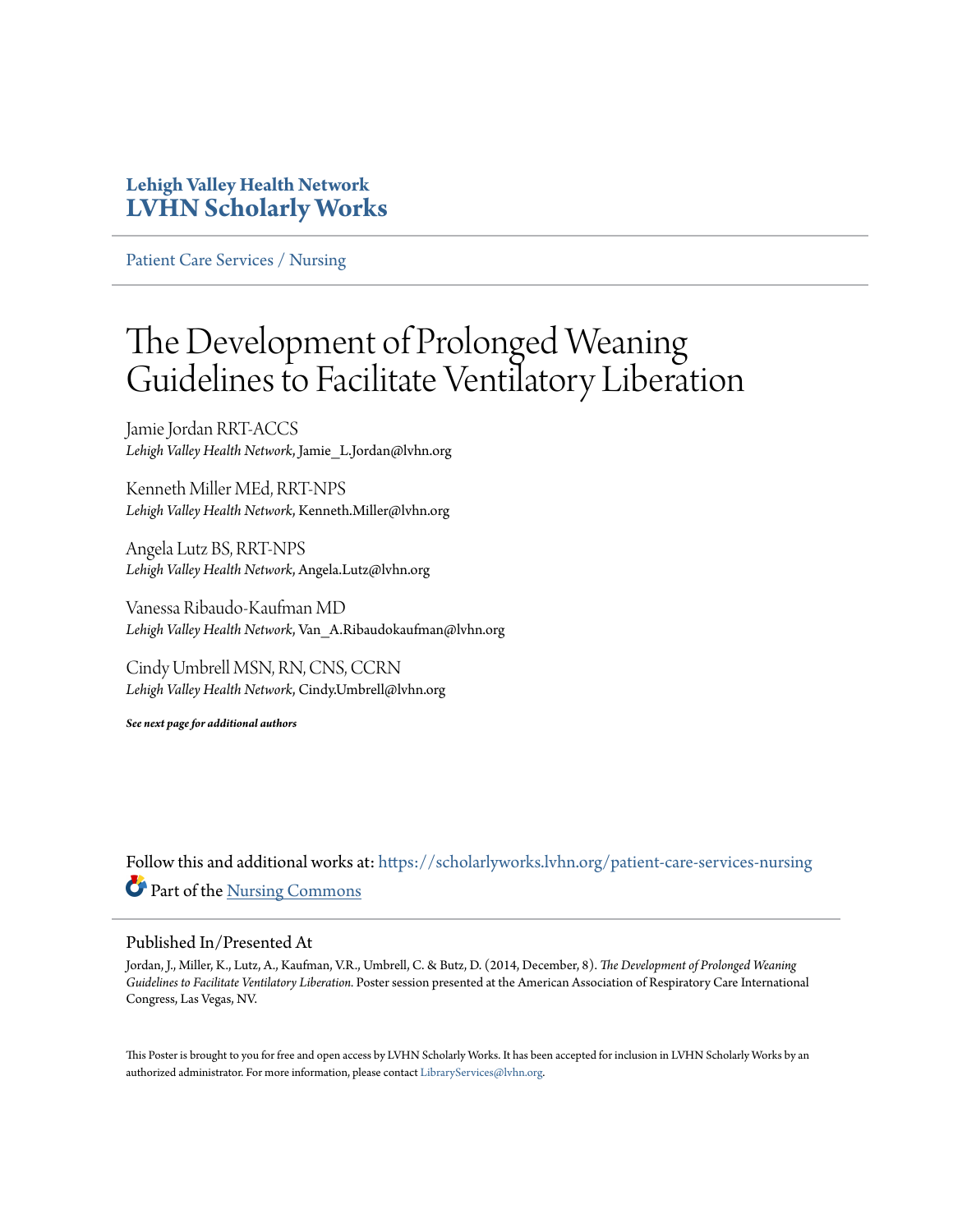## **Authors**

Jamie Jordan RRT-ACCS; Kenneth Miller MEd, RRT-NPS; Angela Lutz BS, RRT-NPS; Vanessa Ribaudo-Kaufman MD; Cindy Umbrell MSN, RN, CNS, CCRN; and Donald J. Butz RN, CNRN